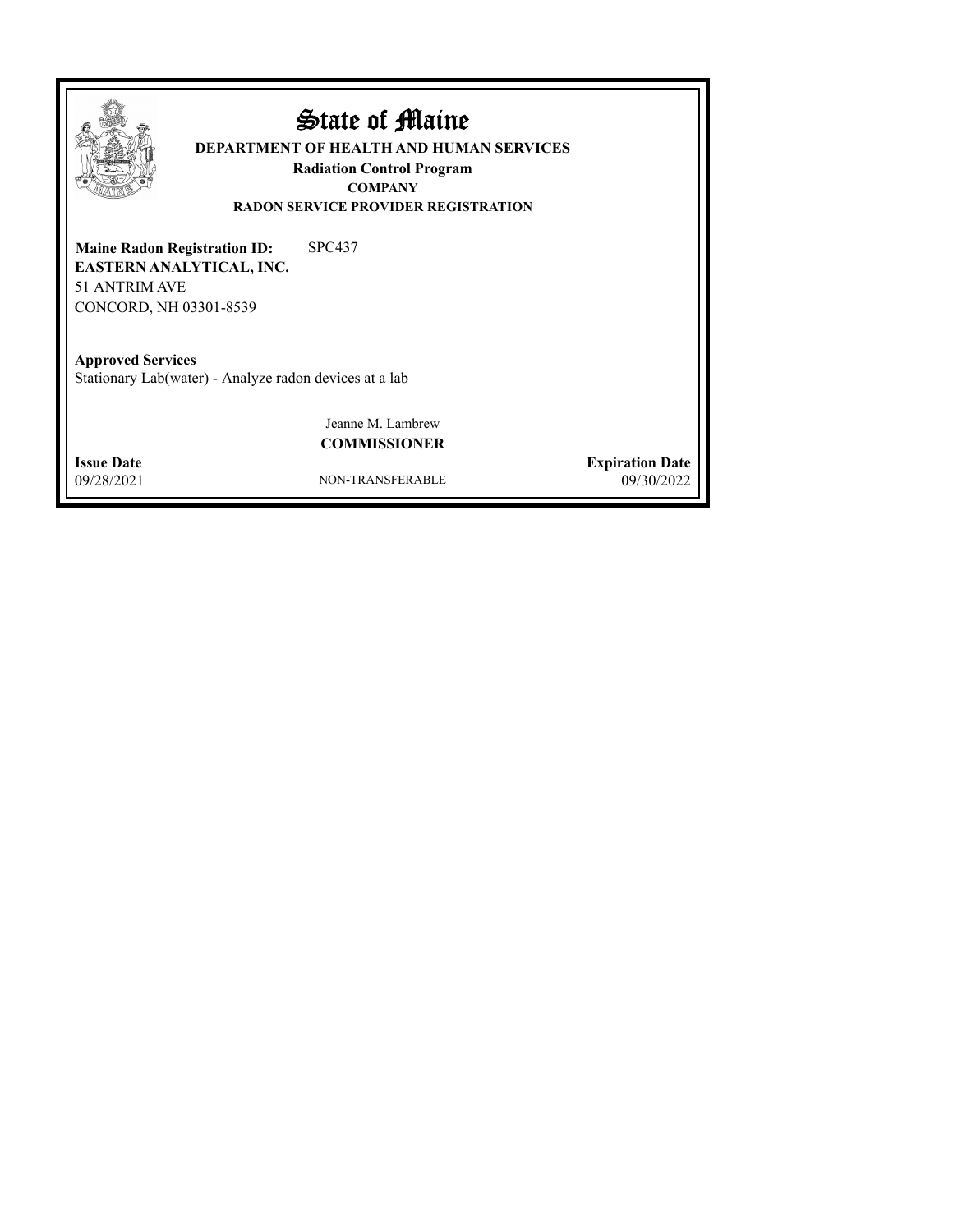|                                                                                                                                                                                       | State of Maine<br><b>DEPARTMENT OF HEALTH AND HUMAN SERVICES</b><br><b>Radiation Control Program</b><br><b>INDIVIDUAL</b><br><b>RADON SERVICE PROVIDER REGISTRATION</b> |                        |
|---------------------------------------------------------------------------------------------------------------------------------------------------------------------------------------|-------------------------------------------------------------------------------------------------------------------------------------------------------------------------|------------------------|
| <b>Maine Radon Registration ID:</b><br><b>HAILEY E. HONGO</b><br>EASTERN ANALYTICAL, INC.<br>51 ANTRIM AVE<br>CONCORD, NH 03301-8539<br><b>Approved Services</b><br><b>Test Water</b> | RSP50343                                                                                                                                                                |                        |
| <b>Issue Date</b>                                                                                                                                                                     | Jeanne M. Lambrew<br><b>COMMISSIONER</b>                                                                                                                                | <b>Expiration Date</b> |
| 09/28/2021                                                                                                                                                                            | NON-TRANSFERABLE                                                                                                                                                        | 09/30/2022             |